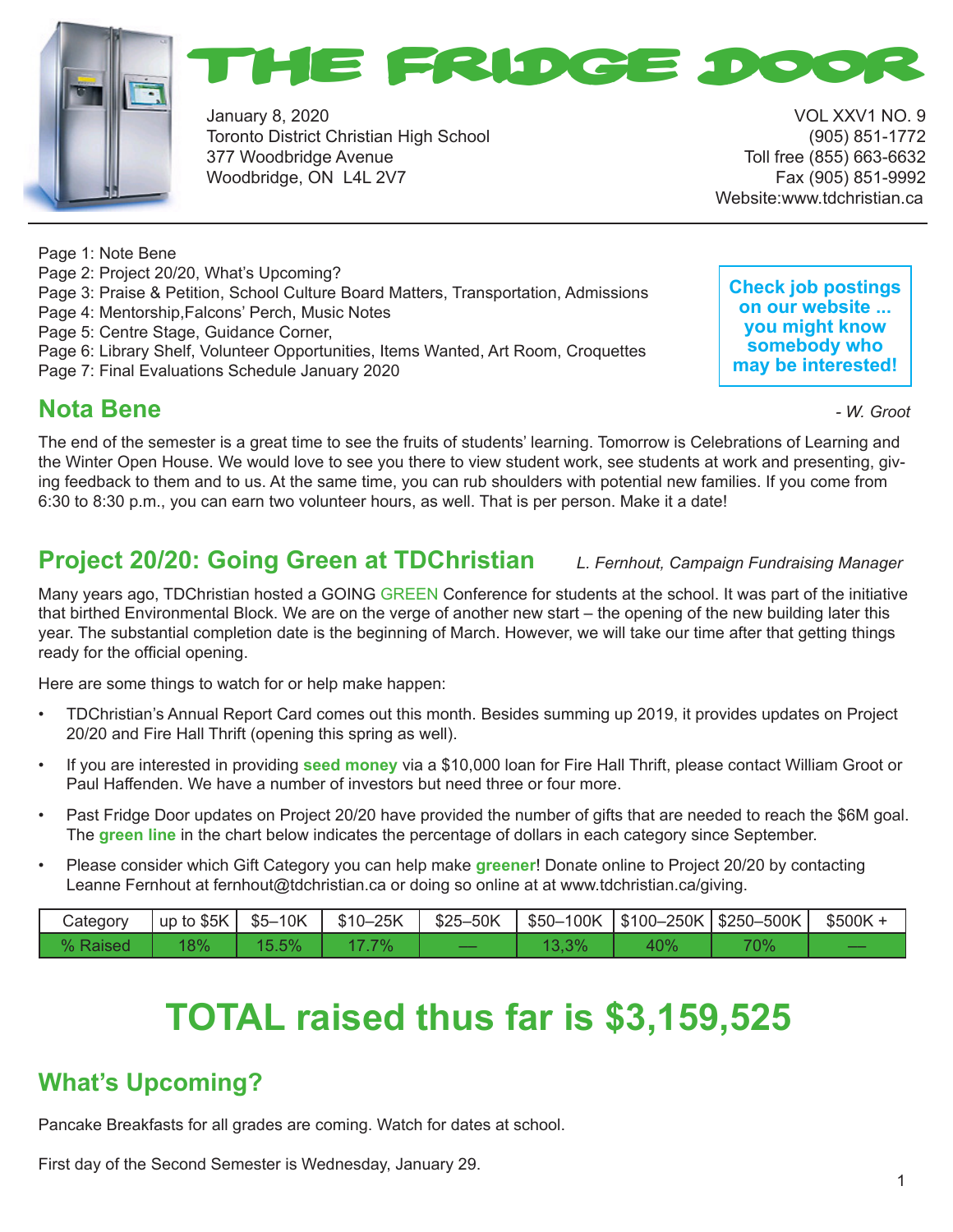### **Praise & Petition** *- E. Dengerink/M. Laswick*

Pray for all our students as they prepare for and work on their summative evaluations for their classes. Final evaluation days start next week Friday!

University and College applications are due in the next few weeks. Please pray for the Lord's guidance, direction, and patience as students complete their applications and await for offers of acceptance.

Quite of few of our students and staff are dealing with persistent colds and the flu. Please pray that they are restored to full health very soon!

### **School Culture** *- M. Heinbuch/J. Dykxhoorn*

Students and staff experienced a great Spirit week before Christmas. People had fun dressing up and having their photos taken. At the assembly, many students shared their work and learning from this semester. More will share at this week's assembly.

At the assembly, we celebrated the results of the Cram the Coats contest. Homeroom I won breakfast by bringing in the most coats. Overall, over 140 coats were donated, along with many mittens and touques, to the Church of the Redeemer as arranged by alumna, Gloria VandeKemp. Well done TDChristian!

We are looking forward to the Pancake Breakfasts for each grade in the upcoming weeks as students prepare for final evaluations.

**Board Matters** *- Teresa Veenstra and Rodney Falconer, Board Members*

What is Contract Partnership committee?

It is another reminder of the uniqueness of the TDChristian community.

Consisting of three teachers, two board members and three members from TDChristian's supporting community, the committee's mandate is to construct a new contract for the teaching staff. The current contract expires on July 31/20.

The committee discusses salaries, benefits and working conditions for the teaching staff. Given the recent unrest amongst the various school boards in Ontario, we are blessed to have a process in place that allows for the free sharing of views, thoughts and concerns. It is important that everyone's voice is heard in a caring environment. Please pray that the committee will know of the Lord's blessing and guidance as it continues to meet throughout the next few months.

#### l **Transportation** *- J. Dykxhoorn*

Overall, things have gone well in our busing routes over the past number of weeks and months. Thank you for your

patience as we made a few alterations to our times. I'm happy to report that these changes have worked well and our buses have been arriving to school on time very consistently.

There have been a few instances when drivers have been distracted by some students who are either standing, moving around or playing loud music but, overall, our bus drivers are thankful for our students and how they interact together on the bus.

### **Admissions** *- P. Schuurman*

We invite YOU to attend our Winter Open House & Celebrations of Learning on Thursday January 9, beginning at 6:30 p.m.! Come for a quick walkabout through the school at 6:15 p.m., if you wish. Two Parent/Guardian volunteer hours can be earned for each parent or guardian who comes at 6:30 p.m. and attends the four presentations sessions.

**Winter Open House** & Celebration of Learning Thursday, January 9, 6:30 pm See student projects from across the curriculum, meet teachers, hear about unique programs & tour the school. Who can you invite? .<br>Details at tdchristian.ca RSVP to admissions@tdchristian.cc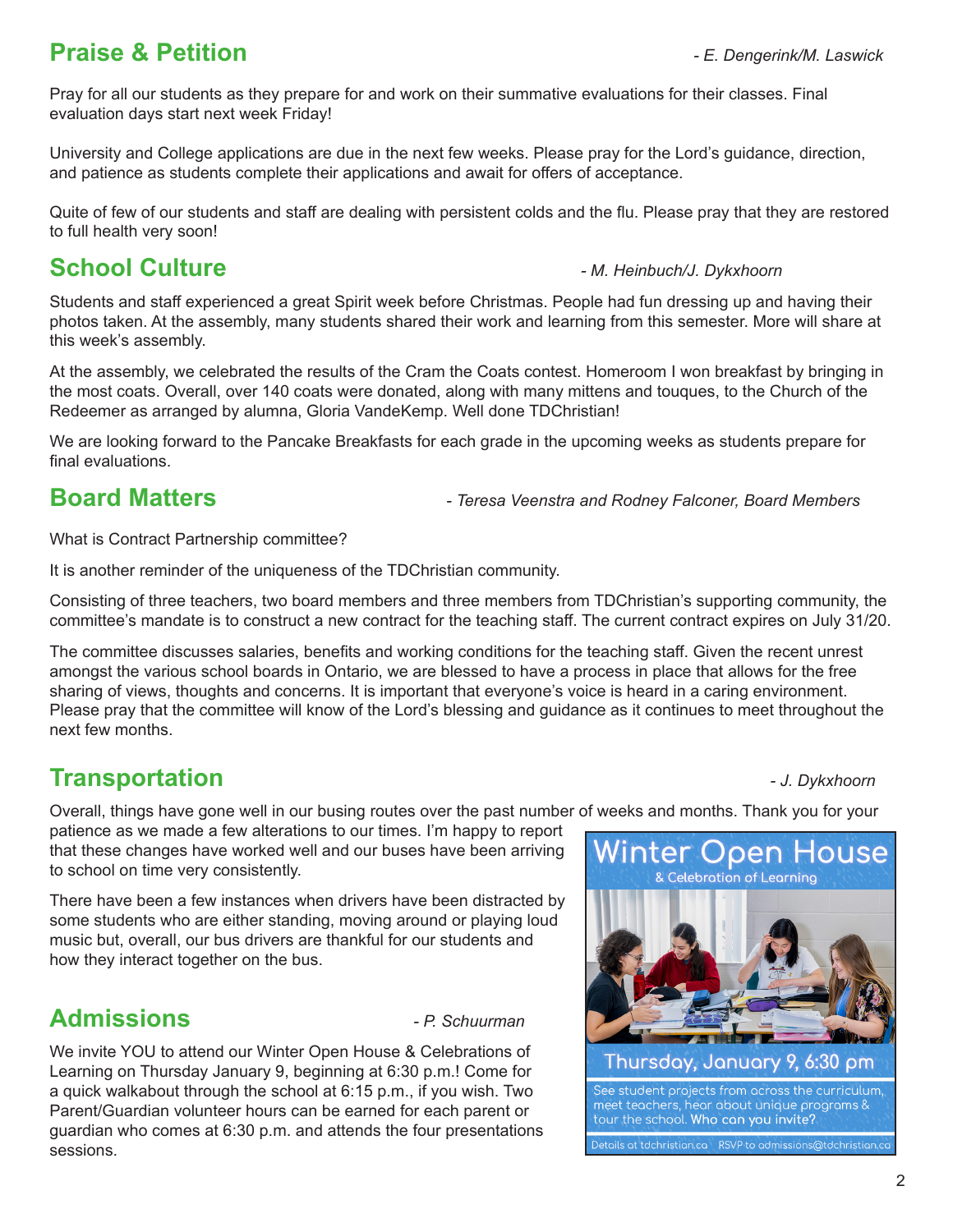3

The Winter Open House celebrates our students' learning. NEW and CURRENT families families are weclome to join us for this event to view student presentations, interact with staff and students, examine student work, and listen to a former student share about their TDChristian experience. Something for everyone! Spread the word around!

We are accepting admissions packages for new students (not current students to be re-enrolled). Register before February 1, 2020 before the cost of registration goes up. If you have any questions at all about admissions, please e-mail Patty Schuurman at schuurman@tdchristian.ca. Word of mouth is the best way to advertise TDChristian!

### **Grade 11 Mentorship** *Grade 11 Mentorship**and the set of the set of the set of the set of the set of the set of the set of the set of the set of the set of the set of the set of the set of the set of the set of the set*

Students should do their Mentorship placements between semesters. They should look into the requirements for the presentation and journals before they go as they will help students know what they need to do while on their placements. It is important to note the rubric, as well as a Mentorship Completion Form, which mentors need to complete.

Mentorship Presentations will take place during the second week of second semester in all Grade 11 classes. The mark for Mentorship work will count for 4% in all second semester Grade 11 classes. All relevant documents can be found in the Mentorship group, on the TDChristian Splash! Page, and in the Edsby library of first period classes. Students who have questions or concerns should contact Mr. Van Eerden.

## **Falcons' Perch** *- C. Hoving*

The Junior Boys Basketball team resumed play with a game at home yesterday night against St. Elizabeth. It continues with another home game tomorrow night against Langstaff SS before taking a break for exams.

The Senior Boys Basketball team played last night, losing a home game against St. Elizabeth. The team heads to Durham Christian High School for a tournament tomorrow before wrapping up league play before the exam break, next Tuesday, at Father Bressani CHS.

The Junior Girls Volleyball and Junior Girls Tier 2 Volleyball teams play their counterparts at Stephen Lewis SS in exhibition games this evening. The Tier 2 team heads to Vaughan SS for a tournament on Friday.

The Senior Girls Volleyball team swings back into league play today with games against Holy Cross CA and Father Bressani CHS. The girls are in a tournament Friday at Alexander Mackenzie HS to wrap up the first semester.

We are assembling a school hockey team for its annual tournament on February 18 in Hamilton. Students must apply for consideration to be on the team. Check the Edsby group "2020 Varsity Hockey Team" for the form and more details. Contact Mr. Eric Vrieling, if you have any questions.

### **Music Notes** *- K. Hayward*

Band Choir and Jazz band are all currently on a break allowing students to focus on their other course work. Each of these ensembles will resume in February.

Parents and other transportation providers are reminded that band resumes on Tuesday, February 4 at 7:30 a.m.

With the exception of guitar students, students who are currently using instruments provided by the school must return them to the music room on or before Wednesday, January 15. Instruments must be on site in order to be inspected.

On Thursday March 5, the skilled, the talented, the funny, the bizarre and the curious will congregate at TDChristian to participate and/or take in the annual Talent Show! Watch the announcements over the next few weeks for details of how YOU can take part. Parent volunteers will be needed that night to assist with setup and cleanup. Contact Mr. Hayward to find out more.

If you have questions about the music program at TDChristian, contact Mr. Hayward at hayward@tdchrisitian.ca.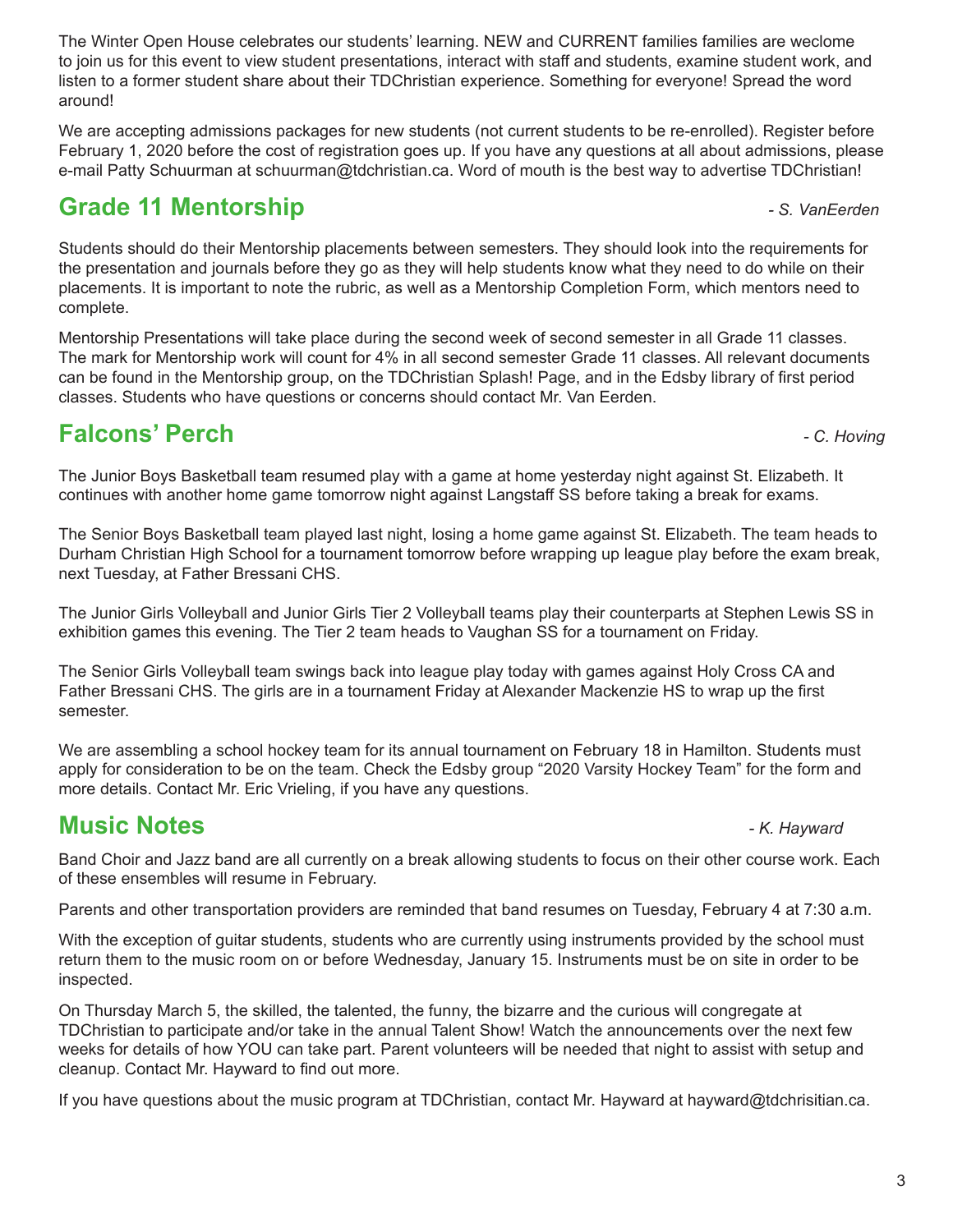### **Centre Stage** *Centre Stage PR. Peters*

HAPPY NEW YEAR from the Drama Department! Our Improv Team hit the ground running from our first day back; on Monday we had a practice (officially kicking off our Canadian Improv Games preparation) followed by a trip downtown to BadDog Theatre to see two professional improv shows ("D&D Live!" and "One of us is a Killer"). Later this month, Jenn Ferris (producer for "One of us is a Killer") is going to run our Senior AND Junior teams through a workshop to help our team adapt this murder/mystery improv format into our adLIBB performances. Watch for more details over the next month!

There are still spots available for our "SketchPro 2020" class. This class teaches students how to create comedy sketches from page to stage. Think you AREN'T funny? Or, would you like to be even funnier than you are? Then, this is an essential class for you. Mr. Peters has trained with Second City in Chicago and Toronto, and has learned from some of the best (seriously... one of his teachers is now a writer for Saturday Night Live, and other writes for "Baroness Von Sketch!") Want an even better reason to take the course? There are strong (and growing) links between humour and intelligence... click the link below for details and sign up for SketchPro Today!

www.lifehack.org/378304/there-any-link-between-humor-and-intelligence

### **Guidance Corner** *- E. Dengerink*

Schedules: Students in grades 10, 11 or 12 who want to make changes to their second semester schedule may request course changes by having a parent/guardian email schedules@tdchristian.ca. Requests for changes can be made until Monday, February 3. To find out what courses are offered and when, visit the Splash! page, click on the Course Info menu, and then select the Timetable link at the bottom of the drop-down menu.

Course Selections for the 2020-21 school year will be begin in February. Students will be informed of the process and potential course offerings during the week of February 3. Students will then have several weeks to complete their course selections via MyBlueprint.

### **University and Community College**

- University and College Tours: The time between semesters is a good time for university and college tours! Signup with the school of your choice and check it out. You can request a tour on dates that work for you.
- University Applications are due January 15, 2020 by midnight. Check your e-mail regularly for information from each university you applied to. There may be supplementary applications that you need to fill out. Do them well and on time; if you miss the deadline you will not be given an offer of admission to the program.
- Community College Applicants: The application deadline is fast approaching! You must apply by February 1 for equal consideration.
- To apply to schools outside of Ontario or to Christian Universities or Colleges, you will need to fill out separate applications. Please notify your guidance counsellor if you are applying to a private university or Bible college, or if you are applying out of the province of Ontario.
- If you are applying to post-secondary programs that needs a portfolio, check the websites carefully for portfolio deadlines so you are not taken by surprise.

#### **SKILLS TO SUCCEED AT UNIVERSITY** (Brought to you by Academic Skills at Trent University)

In a recent Globe and Mail editorial, a professor wrote that university is not a harder version of high school. At university, students are challenged in more ways than assignments and exams. They can also learn a lot from those experiences by practicing a few key skills.

Here are FIVE important qualities that can help students be successful at university, besides just studying hard:

- **1. Time Management:** University students spend less time in class but do more work than in high school. Students need to learn to juggle 20 hours of class time, 15 hours of assignments and reading, and in some cases, a parttime job or extracurriculars.
- **2. Personal Responsibility:** University students control their own education and need to learn to act in their own best interest, an important life skill in decision making.
- **3. Self-direction:** A university education should be the result of their choices, their abilities, and their desires. When students set the path of their education, they are more invested and committed to learn.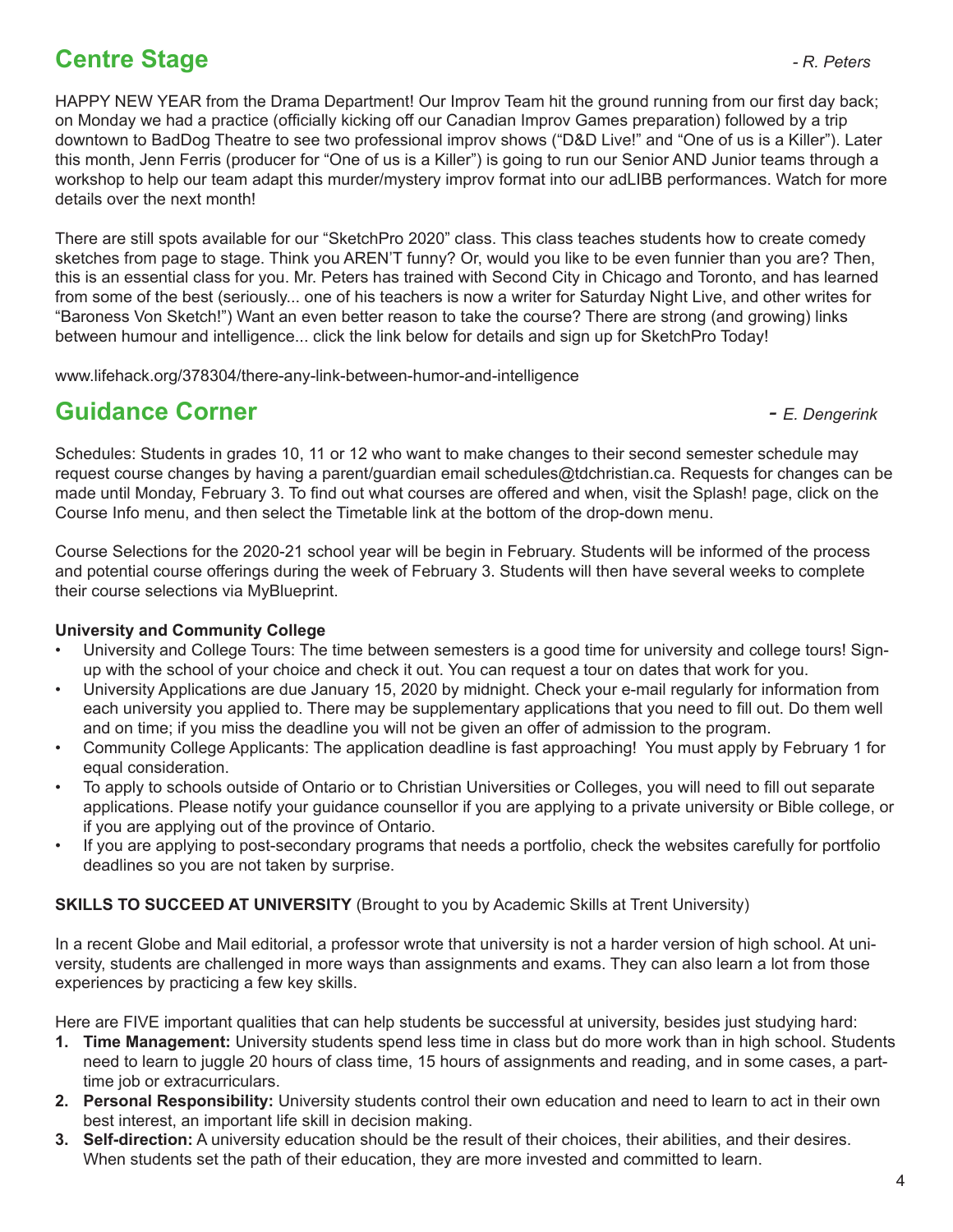- **4. Persistence:** Challenges and obstacles are common and can take different forms. Students need to learn to keep trying, learning, and asking questions to find the rewards that come from hard work and dedication.
- **5. Resilience:** University is a place where students shouldn't be afraid of making errors. Focusing on doing their best work and learning from mistakes prepares students to face new challenges and obstacles throughout life.

### **Summer Options!**

- Explore! Live the Canadian experience! If you are in Grade 11 or 12, consider taking EXPLORE. This five-week intensive immersion program is adapted to all skill levels. It is an opportunity to travel, learn and practise your French while discovering a new culture. The \$2800 bursary (available to all applicants) pays for most of the cost. You could also apply to Languages at Work, which provides opportunities to work in your host community following the Explore program. Check www.myexplore.ca and www.languagesatwork.ca/en
- Youth Explore is a three week intensive immersion program for youth aged 13 to 15. The \$2000 bursary pays for most of the cost. Improve your French, meet new people, and explore Canada! Check www.myexplore.ca for more information.
- Thinking of going abroad this summer and earning a course credit at the same time? Check out Blyth Academy International Summer Programs at BlythSummers.ca. or Mei International Academy at www.meiacademy.com.
- It's only January, but it's time to consider finding a summer volunteer or paid job. Check out your favourite summer camp for details or your City Recreation website. There are lots of jobs in day camps, overnight camps, and at your local pool. Interviews and hiring often begins in February.

### **Library Shelf: Join the Book Club** *- J Knibbe*

Please note that students must return all library books and course textbooks before final evaluations. For example, if you have a textbook for your period one class (in the morning on the first final evaluations day, January 17), you must return the textbook that morning, at the latest, in order to participate in your final evaluations. Please return all books to your teachers or the school library by Tuesday, January 14. If you have lost a book or it has sustained a great deal of damage, you will be asked to pay for the book's replacement cost. If you have questions about this process, please talk to your teachers or the librarian.

Book Club will reconvene on Tuesday, February 4 to discuss the eighth book on our reading list. Written by Alan Bradley a Canadian mystery writer, The Sweetness at the Bottom of the Pie is the first book in a ten-book series. Flavia de Luce lives in Buckshaw, a crumbling British mansion in the English countryside in 1950. The youngest of 3 sisters, she spends a lot of her time in her great-uncle's chemistry lab and is especially passionate about poisons. This, the first of her mystery-solving escapades, begins when a dead bird is found on the doorstep with a postage stamp pinned to its beak.

The TDChristian Library has purchased this entire series, and the books are available for borrowing throughout the school year.

### **Volunteer Opportunities**

Looking to help students effectively demonstrate and explain their learning while earning volunteer hours at the same time? Contact Ms. Contos at contos@tdchristian.ca in the Resource Department. We are looking for parents and/or guardians to act as scribes (writers) for different students completing their Final Evaluations on January 17 and 21. In your email, please refer to the days and times that you are available (time slot #1 from 8:45 a.m. to 11:50 p.m., time slot #2 from 11:45 p.m. to 2:55 p.m.) Additionally, we need scribes for January 20 from 9am-1pm.

### **Items Wanted**

- 1. Our grade 9 PULSE Class is building a spaceship set and is looking for interesting/unique dials, gauges, joysticks, gears, and equipment to use for props and decoration. It doesn't even have to work. What weird treasures do you have for us? If you may have something we could use, please Esbsy message or email Mr. Buwalda at buwalda@tdchristian.ca. The stranger the better!
- 2. Our upcoming Graphic Design class is looking for your old magazines in all categories. Please bring them in for Mr. Buwalda before February 1.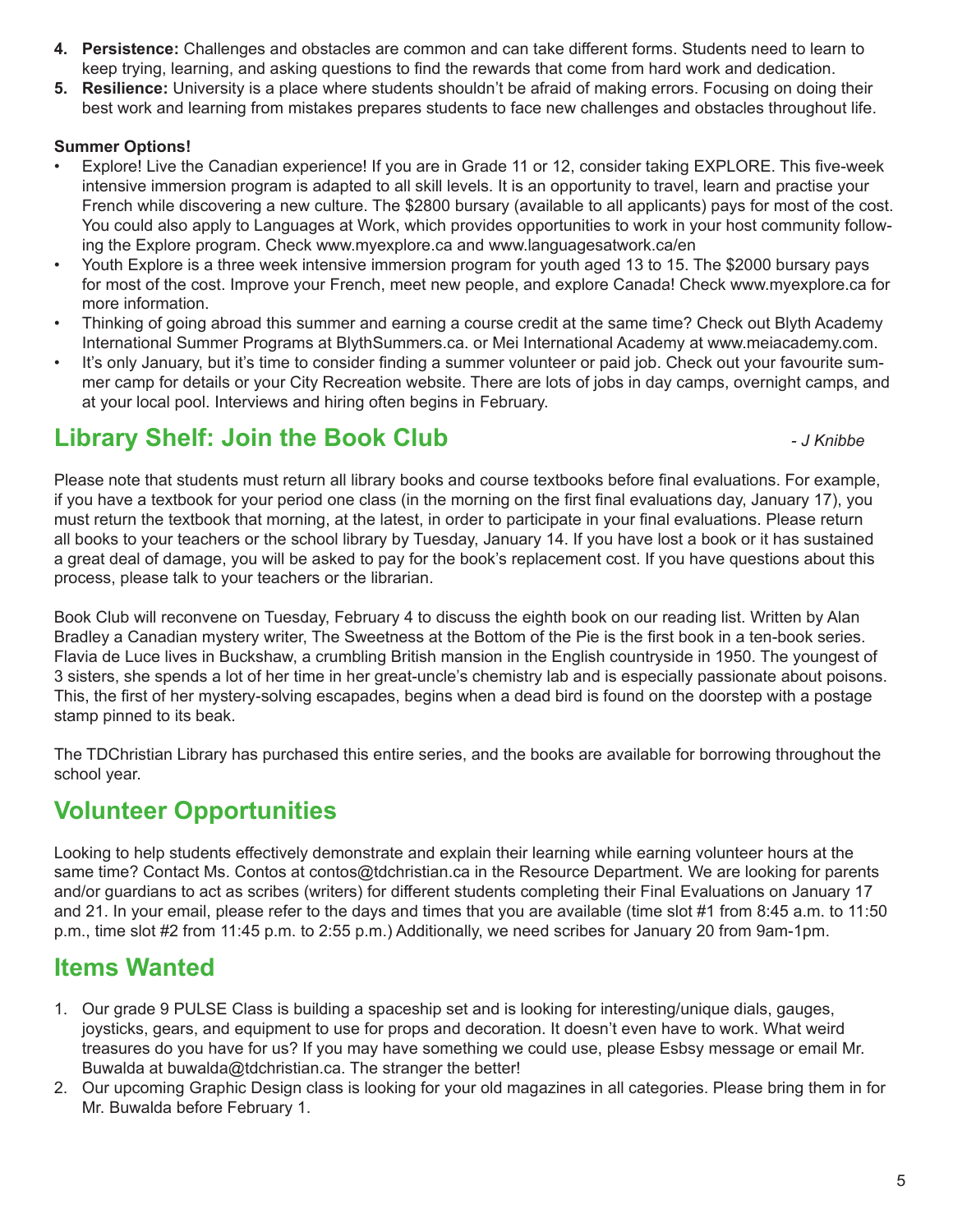### **From the Art Room**

All Art students are required to bring an 8 1/2" by 11" (approximately) sketchbook and drawing pencils to class daily. This is integral to the course.

### **Croquette Fundraiser**

There are still a few boxes left from our second order of 36, pre-cooked, all beef croquettes for \$45. If you are interested in a box or 2, please email Marg (marg@tdchristian.ca).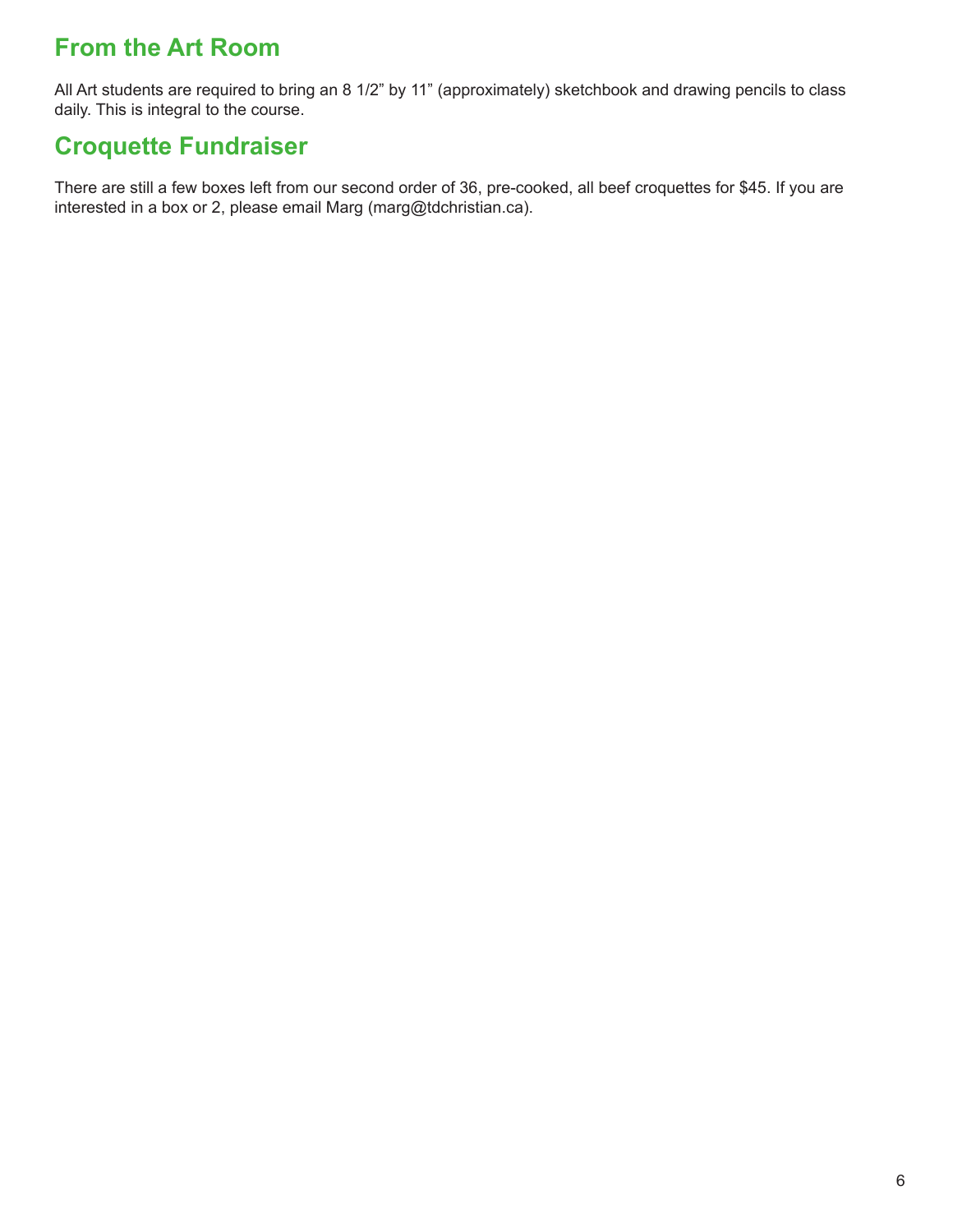#### **FINAL EVALUATIONS SCHEDULE FOR JANUARY 2020**

#### All students:

Wednesday, January 15 – Last regular school day for first semester.

Thursday, January 16 – Study Day – students may not come to school. No buses.

Monday, January 20 – Study Day – only students with permission may come to school. No buses.

#### Grade 9:

*Friday, January 17:* 

9:30 to 11:40 a.m. Period 1 Classes: Math or Science

12:45 to 2:55 p.m. Period 2 Classes: STEM, Art, Music, Drama, PULSE (as directed by their teachers)

*Tuesday, January 21:*

9:30 to 11:40 a.m. Period 3 Classes: PE or Geography

12:45 to 2:55 p.m. Period 4 Classes: French, English or English/ESL/Learning Strategies

#### Grades 10 to 12:

*Friday, January 17:* 

9:30 to 11:40 a.m. Period 1 Classes (Note: Some grade 12 final evaluations may go from 9:00 to 11:40 a.m.)

12:45 to 2:55 p.m. Period 2 Classes (Note: Some grade 12 final evaluations may go from 12:15 to 2:55 p.m.)

*Tuesday, January 21:*

9:30 to 11:40 a.m. Period 3 Classes (Note: some grade 12 final evaluations may go from at 9:00 to 11:40 a.m.)

12:45 to 2:55 p.m. Period 4 Classes (Note: some grade 12 final evaluations may go from at 12:15 to 2:55 p.m.)

#### *Notes for ALL students:*

- 1. Students must remain in the class for the entire time.
- 2. All courses have final evaluations. Courses that do not have scheduled time during the final evaluation days will complete final evaluations during or as part of regularly scheduled classes.
- 3. Students must pay all monies owed the school including library, textbook and athletic fines before writing final evaluations. Students who have not will need to make arrangements with a vice-principal before being allowed to begin the final evaluation.
- 4. If school is cancelled for any reason, final evaluations will be moved to the next available week day including a Monday, if Friday is a snow day.
- 5. Students who have a spare or supervised spare are expected to work quietly in the library or other empty supervised room unless they come in later or leave early.
- 6. The assumption is that all students will attend their scheduled final evaluations at the stated times. Exceptions for educational reasons must be requested through the Resource Department and have administrative approval. All other exceptions must be approved by Mr. Heinbuch. E-mail heinbuch@tdchristian.ca.
- 7. The days from Wednesday, January 22 to Tuesday, January 28 are "turn around days" between semesters. They are also possible Mentorship placement days for Grade 11 students. There is no school on these days. Second semester begins on Wednesday, January 29 for all students.